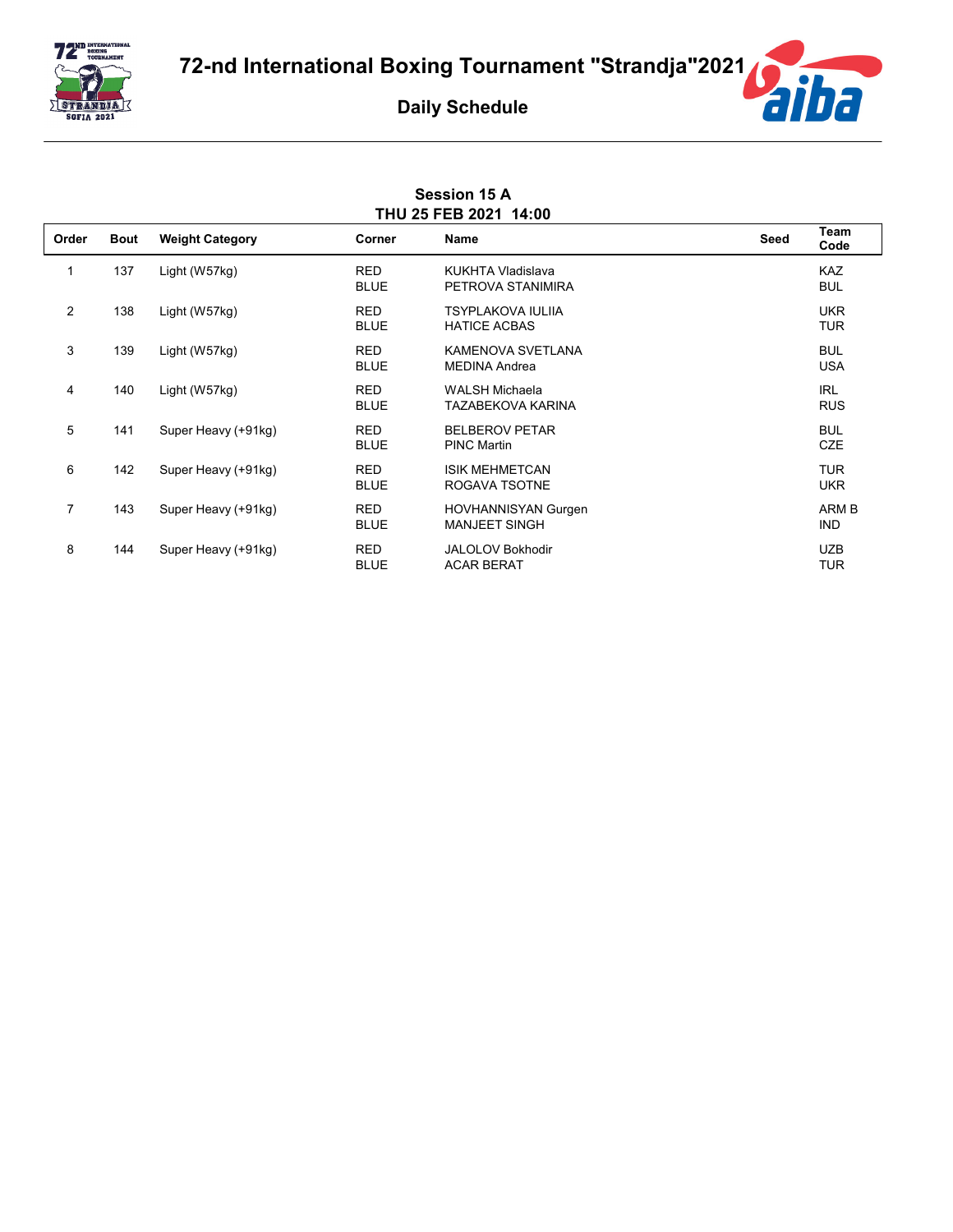



## **Session 16 B THU 25 FEB 2021 14:00**

| Order          | <b>Bout</b> | <b>Weight Category</b> | Corner                    | Name                                         | Seed | Team<br>Code             |
|----------------|-------------|------------------------|---------------------------|----------------------------------------------|------|--------------------------|
| 1              | 145         | Light Welter (W60kg)   | <b>RED</b><br><b>BLUE</b> | KODIROVA Raykhona<br>POTKONEN Mira           |      | <b>UZB</b><br><b>FIN</b> |
| 2              | 146         | Light Welter (W60kg)   | <b>RED</b><br><b>BLUE</b> | SADIKO Donjeta<br><b>IBRAGIMOVA KARINA</b>   |      | <b>KOS</b><br><b>KAZ</b> |
| 3              | 147         | Light Welter (W60kg)   | <b>RED</b><br><b>BLUE</b> | YILDIZ ESRA<br><b>FERREIRA Beatriz</b>       |      | <b>TUR</b><br><b>BRA</b> |
| 4              | 148         | Light Welter (W60kg)   | <b>RED</b><br><b>BLUE</b> | <b>ASATRIAN NUNE</b><br><b>ELLIS Rashida</b> |      | <b>RUS</b><br><b>USA</b> |
| 5              | 149         | Welter (W69kg)         | <b>RED</b><br><b>BLUE</b> | <b>BOVA MARIIA</b><br>KHALZOVA Valentina     |      | <b>UKR</b><br><b>KAZ</b> |
| 6              | 150         | Welter (W69kg)         | <b>RED</b><br><b>BLUE</b> | <b>SURMENELI BUSENAZ</b><br>YONUZOVA MELIS   |      | <b>TUR</b><br><b>BUL</b> |
| $\overline{7}$ | 151         | Welter (W69kg)         | <b>RED</b><br><b>BLUE</b> | <b>HOVSEPYAN Ani</b><br>KHAMIDOVA Navbakhor  |      | ARM B<br><b>UZB</b>      |
| 8              | 152         | Welter (W69kg)         | <b>RED</b><br><b>BLUE</b> | KOSZEWSKA KAROLINA<br><b>LYSENKO ANNA</b>    |      | <b>POL</b><br><b>UKR</b> |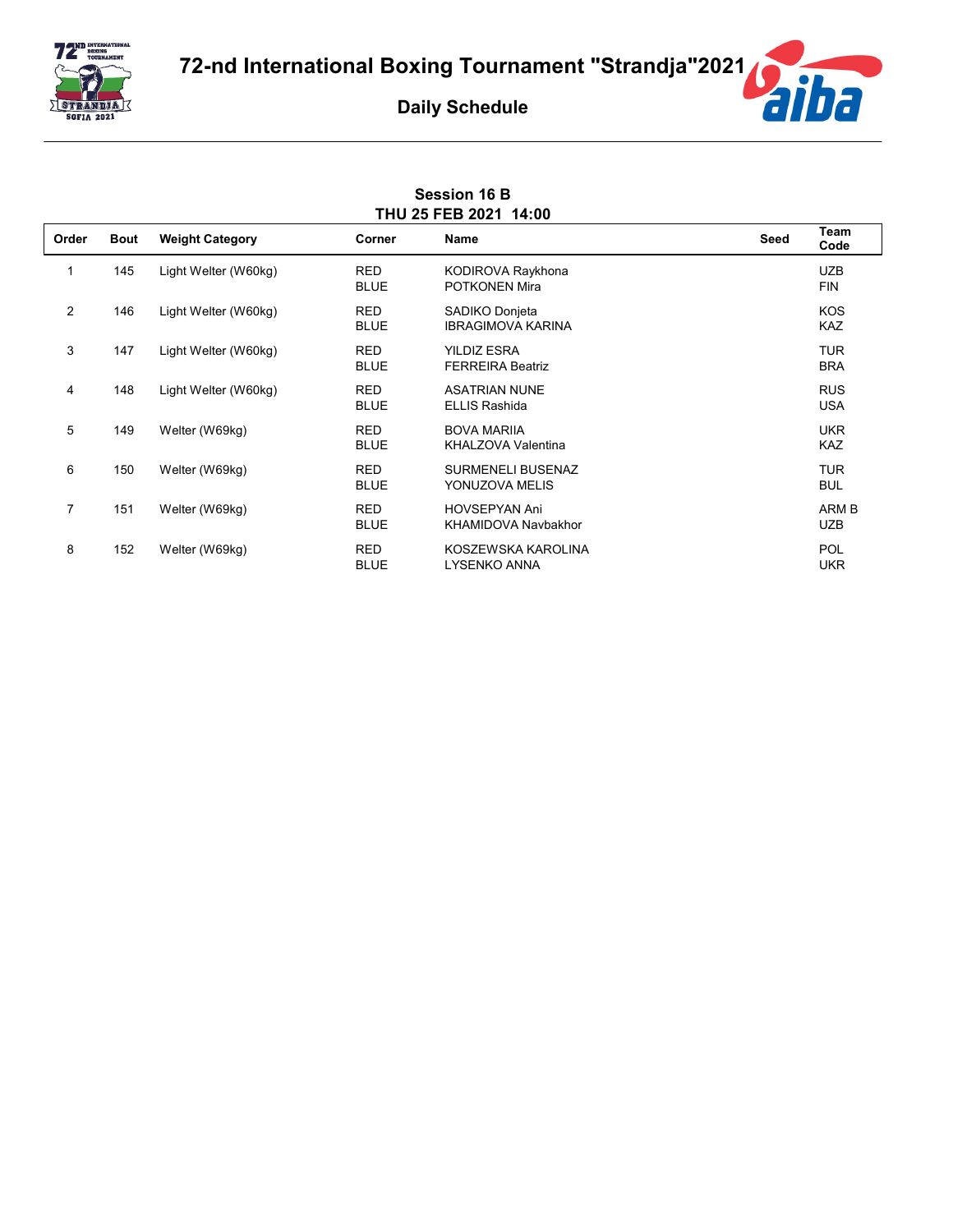



## **Session 17 A THU 25 FEB 2021 18:00**

| Order          | <b>Bout</b> | <b>Weight Category</b> | Corner                    | <b>Name</b>                                         | Seed | Team<br>Code             |
|----------------|-------------|------------------------|---------------------------|-----------------------------------------------------|------|--------------------------|
| 1              | 153         | Fly (W51kg)            | <b>RED</b><br><b>BLUE</b> | LKHADIRI WASSILA<br><b>KRASTEVA STOYKA</b>          |      | <b>FRA</b><br><b>BUL</b> |
| $\mathbf{2}$   | 154         | Fly (W51kg)            | <b>RED</b><br><b>BLUE</b> | OKHOTA HANNA<br><b>FUCHS Virginia</b>               |      | <b>UKR</b><br><b>USA</b> |
| 3              | 155         | Fly (W51kg)            | <b>RED</b><br><b>BLUE</b> | <b>LUKAS ANGELINA</b><br>RAKHIMOVA Tursunoy         |      | <b>KAZ</b><br><b>UZB</b> |
| 4              | 156         | Fly(W51kg)             | <b>RED</b><br><b>BLUE</b> | PERIJOC Lacramioara<br>JOYTI Joyti                  |      | <b>ROU</b><br><b>IND</b> |
| 5              | 157         | Fly (52kg)             | <b>RED</b><br><b>BLUE</b> | <b>BAJOKU Bashkim</b><br><b>IRVINE Brendan</b>      |      | <b>KOS</b><br><b>IRL</b> |
| 6              | 158         | Fly(52kg)              | <b>RED</b><br><b>BLUE</b> | <b>ASENOV DANIEL</b><br>DARBAIDZE NODARI            |      | <b>BUL</b><br><b>GEO</b> |
| $\overline{7}$ | 159         | Fly(52kg)              | <b>RED</b><br><b>BLUE</b> | <b>VASILEV DARISLAV</b><br><b>KOMAR Deepak</b>      |      | <b>BUL</b><br><b>IND</b> |
| 8              | 160         | Fly (52kg)             | <b>RED</b><br><b>BLUE</b> | <b>HERRERA Anthony</b><br><b>ZOIROV Shakhobidin</b> |      | <b>USA</b><br><b>UZB</b> |